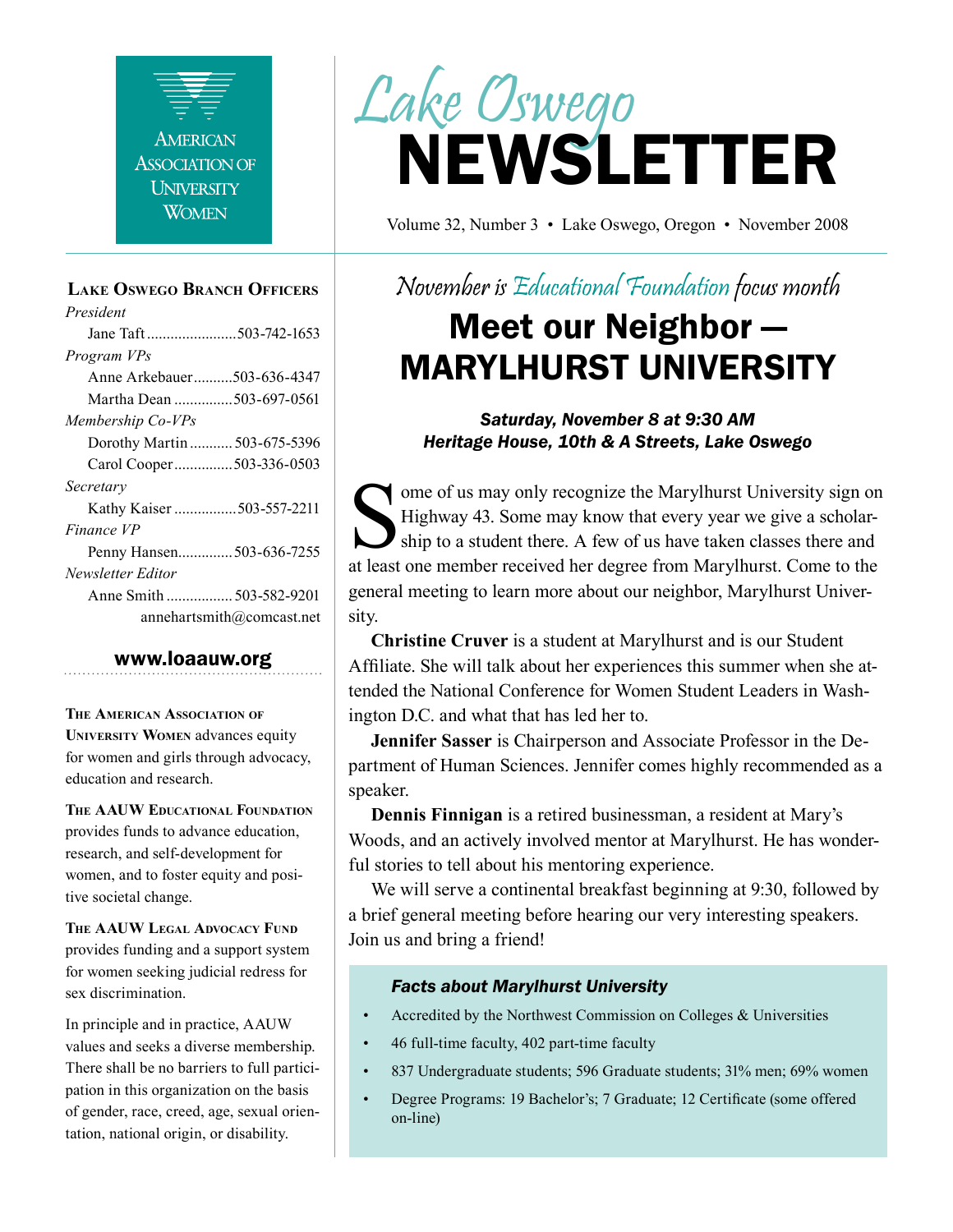## Jottings from Jane



"We'd like to act more. To do so, we need more members involved."

The board has asked me to tell you that they<br>need help. We try hard to keep AAUW alive<br>and well in Lake Oswego, and we can't do is<br>alone I started to write a message about the respon need help. We try hard to keep AAUW alive and well in Lake Oswego, and we can't do it alone. I started to write a message about the responsibility of all members to bear their share of the burden, but then I discarded it. (I'd say I tore it up, but I really just told the computer not to save it.)

Instead, I'd like to talk about the satisfaction that comes from making AAUW happen. It might come from chairing an interest group or simply from hosting it once every year or two. It might come from running a fund-raising event, serving refreshments at a branch meeting, or simply making sure your neighbor has a ride to meetings. Those of us on the board have taken on continuing responsibilities, which might include keeping the books, recruiting and orienting new members, or editing the newsletter. We get our rewards in various ways – meeting the monthly deadlines for the newsletter, or watching the lively discussion at a book group, or meeting the financial goal we've set for EF, LAF or our local scholarships.

We talk at board meetings – sometimes a lot – about how we'd like to make AAUW and its commitment to achieving equity for women and girls more visible to the community. About how we'd like to work with the local schools and encourage girls to take more interest in the STEM disciplines (that's Science, Technology, Engineering and Mathematics, a favorite AAUW acronym). About providing more

money for local scholarships. About finding ways to attract and keep younger women to AAUW membership.

And sometimes we act. We've recruited some former presidents to the Fund Raising Committee, which has come up with a great idea for revamping our April Tea. One of our board members, Suzanne Kaveckis, with the welcome assistance of her husband Stan, has redone and updated our web site and made the commitment to keep it current through the year. Suzanne and Stan were undaunted by the mysteries of web design and the complexities of transferring the domain name to a new host. We've started a new interest group where shared cooking leads to a satisfyingly social evening.

We'd like to act more. To do so, we need more members involved. These don't need to be long-term involvements. Help could mean recruiting a knowledgeable acquaintance as a program speaker. It could mean heading a sub-committee for an event. It could mean spearheading a group to be involved with the broader community.

The members of AAUW are a lively and diverse group. Getting involved with a project can give you an opportunity to get to know some different people or get to know acquaintances better. Working on improving AAUW is a great chance to have a good time and do some good for the community. Please consider it and let me or any other board member know where you'd like to help out.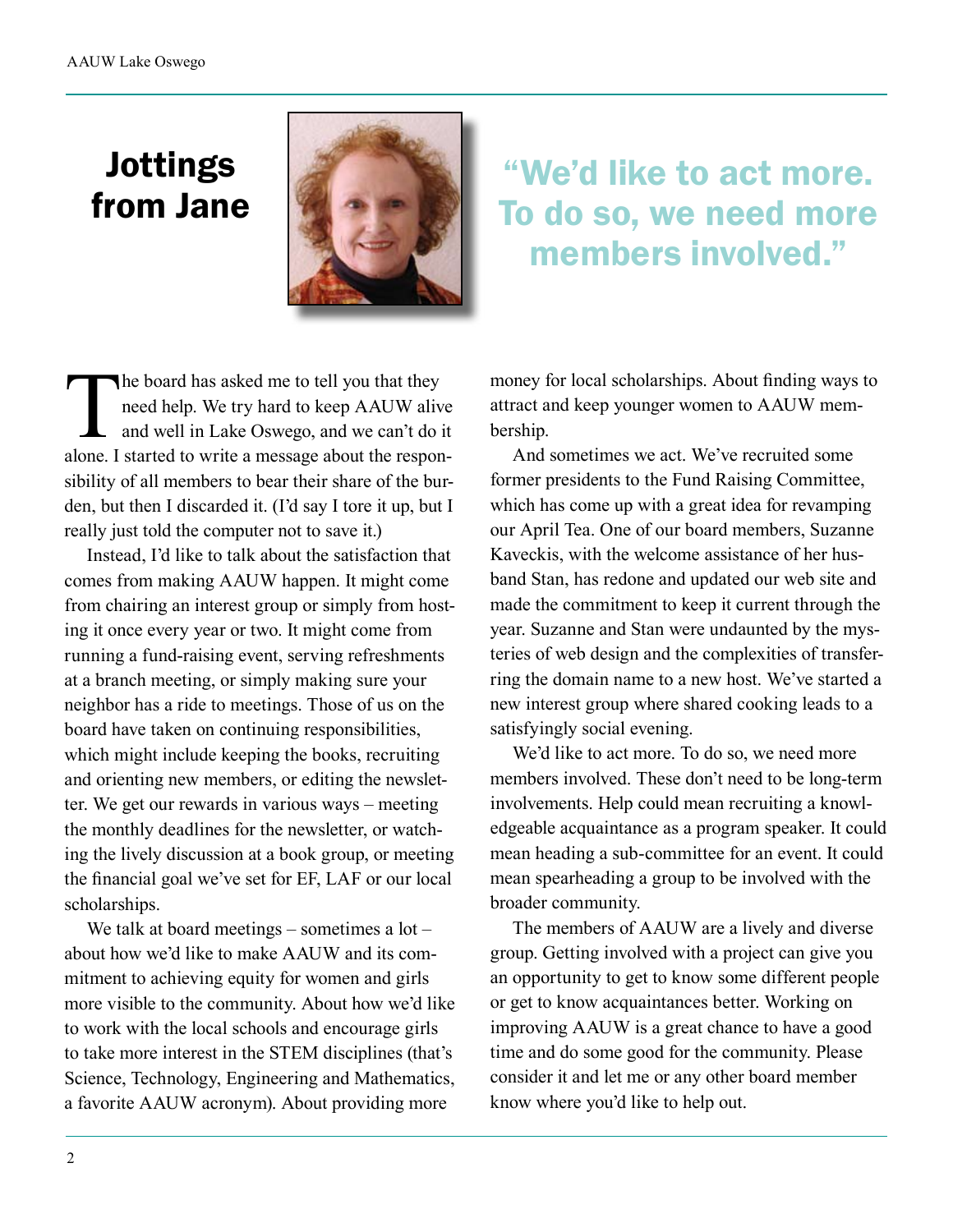# What is the Educational Foundation?

The Educational Foundation (E.F.) is one of the<br>basic programs of AAUW. It is one of the worl<br>largest sources of funding for graduate women<br>who wish to further their education basic programs of AAUW. It is one of the world's largest sources of funding for graduate women who wish to further their education.

### *How does E.F. do this?*

It provides fellowships, grants and special awards to outstanding women in the United States and around the world.

#### *Who qualifies for consideration of a grant or fellowship?*

Preference is given to women whose community or professional work demonstrates a commitment to improving opportunities and conditions for women and girls. Women from underrepresented groups are strongly encouraged to apply. During the '07-'08 academic year, more than 250 women received funds through E.F.

## Fundraiser 2008-2009 Tea and Talent – April 11, 2009

Are you a quilter? Painter? Gardener? Do you do needlework? Swedish Embroidery? Knitted dishrags? Retro Aprons? Table Runners? Bookmarks? Placemats? Pottery? Note cards? Beadwork?

We would like to see your work on **Saturday, April 11, 2009,** from 12 – 2pm at our **Tea and Talent Event** at the Heritage House. Plan ahead for all of the following: bring a friend to tea, share your talent, add discovery of our members' talents, and create an enthusiasm about our local scholarship fund. Look for more information in future newsletters and at your interest groups.

*Save the date – April 11, 2009! The Fund-Raising Committee*

#### *What are the categories of the fellowships and grants?*

- *American Fellowships* are available for women completing doctoral dissertations or seeking funds for postdoctoral research.
- *International Fellowships are for graduate or post*graduate study by women who are not U.S. citizens and have the potential to improve the lives of women and girls in their native country.
- *• Selected Professions Fellowships* are awarded to women to pursue a degree program in architecture, computer/information sciences, engineering or mathematics/statistics.
- *Fellowships* are also available to women of color in business administration, law or medicine.
- *• Career Development grants* are offered to women preparing to advance their careers, change careers or re-enter the workforce. Special consideration is give women of color and those wishing to enter nontraditional fields.
- *Community Action Grants* provide seed money to women, branches, AAUW state organizations and local nonprofit organizations for projects that promote education and equity for women and girls.
- *Biennial awards with honorariums* are given women of outstanding accomplishments in academic or professional fields.

#### *How is all of this done?*

People like us contribute to the E.F. Fund to make all of these fellowships, grants and awards possible. The results of the subsequent accomplishments of the recipients are spread around the world.

Please be an active participant in supporting the work of the Educational Foundation today.

For more information, brochures are available through the branch. Take one to someone who might be an interested candidate.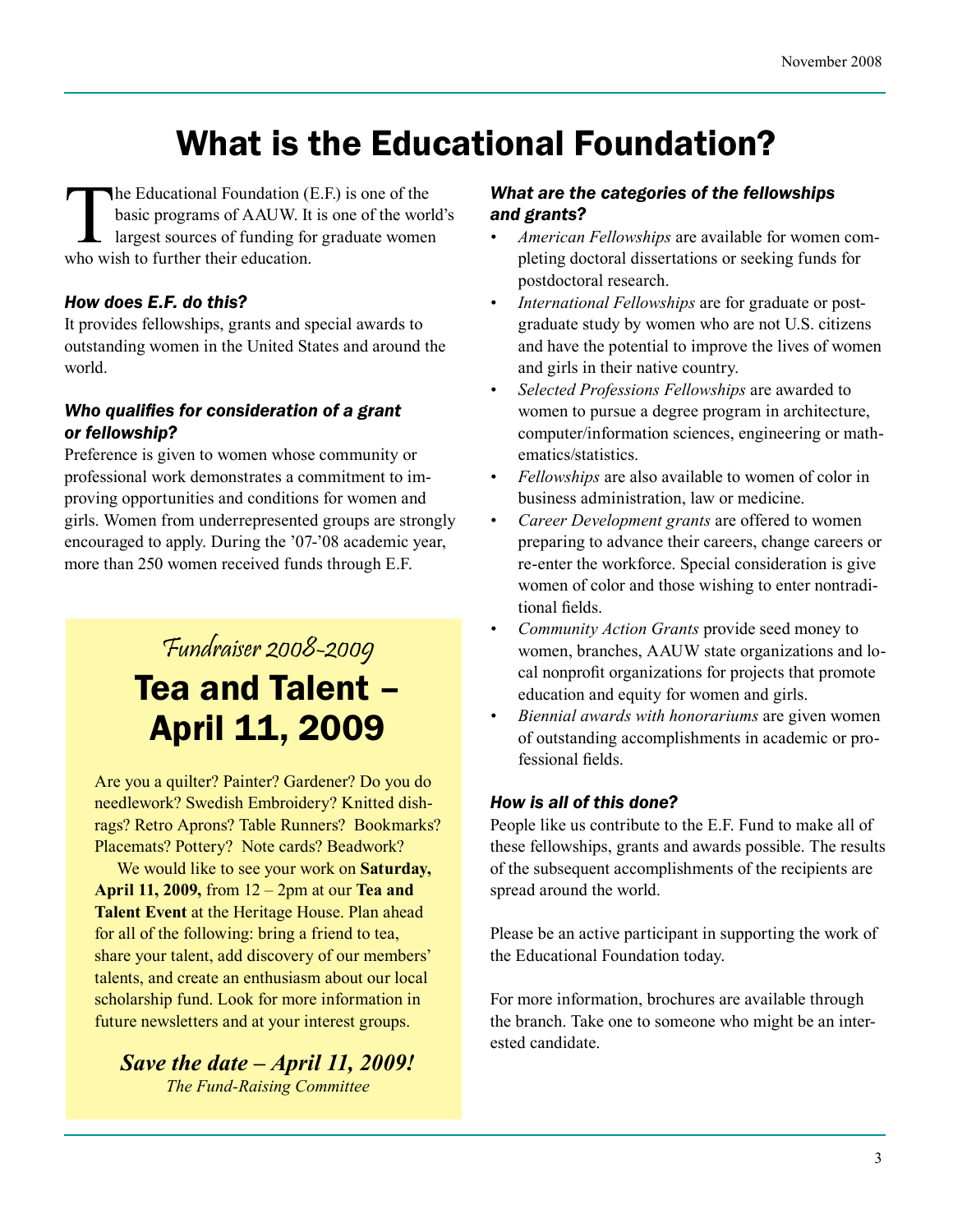## New Member Profiles

#### *Joan Case*

A graduate of State University of New York, with a major in chemistry and history, Joan and her husband, Arnold ("Case"), have recently moved to West Linn from Munich, Germany. After a very full career with the State Department, this international resident and her husband have retired to the Portland area to be closer to her son and his family who live nearby, in Vancouver, WA. She is now able to spend time with 13 year old twin granddaughters who lead very active, athletic lives. Joan and Case also have a daughter who recently moved with her family from Mercer Island, WA to Birmingham, Alabama.

Joan has long ties to Oregon; her parents lived in Bend for 20 years, so she and Case spent lots of time traveling between Europe and Bend for visits. Joan has lived internationally in several cities in Europe as well as in Korea and other Asian locations when Case served in the US Navy. She has wonderful memories of special times spent in some of the most beautiful cities in the world. She also has enjoyed the many cultural activities that are available here: Symphony, Theater, and the Art Museum have been among the tops on her list. She enjoys reading, interior decorating (she has collected many antiques from her time of living overseas), gardening, and exploring her new "home town" and environs.

#### *JoAnn Siebe*

JoAnn has recently relocated to Lake Oswego from the San Francisco Bay Area because she felt like she "needed an adventure." JoAnn attended UC Berkeley, and then transferred to George Mason University following an eight-year time out in Thailand. She earned a BA in Sociology, and went on to receive her MA in Management from Sonoma State University in California.

In Thailand, she administered and taught English for the Thai Ministry of Education to medical doctors, dentists, and pharmacists who were preparing to come to the US to obtain medical degrees in this country. While there she increased the program from 150 to over 400 students and added a wing to the university, an accomplishment for which she is very proud.

JoAnn has two daughters. One is an attorney in Manhattan, NY, and the other is a massage therapist practicing in San Francisco. She has taught at JFK University and at Golden Gate University in the SF Bay Area. She also developed her own consulting and coaching business there. Currently she is teaching and coaching at Portland State University in the School of Business Administration where she concentrates on professional women going through transitions in their lives. She also teaches a "Capstone" program for graduating seniors who work in marketing teams on 'real life' projects. JoAnn enjoys walking, art, and exploring the PDX area.

#### *Susan Harrell*

Susan has said that she "grew up with AAUW." Her mother was a charter member (one of three) of the Hood River Branch, which she helped start in about 1950. After her mom subsequently moved to Salem, she continued to be very active, serving as the AAUW State Scholarship Chair as well as holding other Branch offices. Susan says that her mother had a passion for getting funds for women to pursue their college education. Susan's aunt, Betty Foxley, was the State President about 1986, so it's easy to see that AAUW is, indeed, a part of her life.

Susan was born in Portland. She received her BS in College Teaching and Exercise Physiology from Portland State University, and her first Master's degree in Teaching, also from Portland State. Her second Masters in Special Education was received from Lewis and Clark College. She is currently employed as a teacher of students who are emotionally disturbed and/or behavior disordered.

She has four sons and five grandchildren ranging in age from 2½ to 17 years. One son and his wife and their two little boys live across the street from her so she gets to see them on a daily basis. Susan likes to knit and to quilt. She looks forward to retirement when she can do more of both. She also enjoys the company of three dogs and five chickens and is thinking that maybe she will get a goat!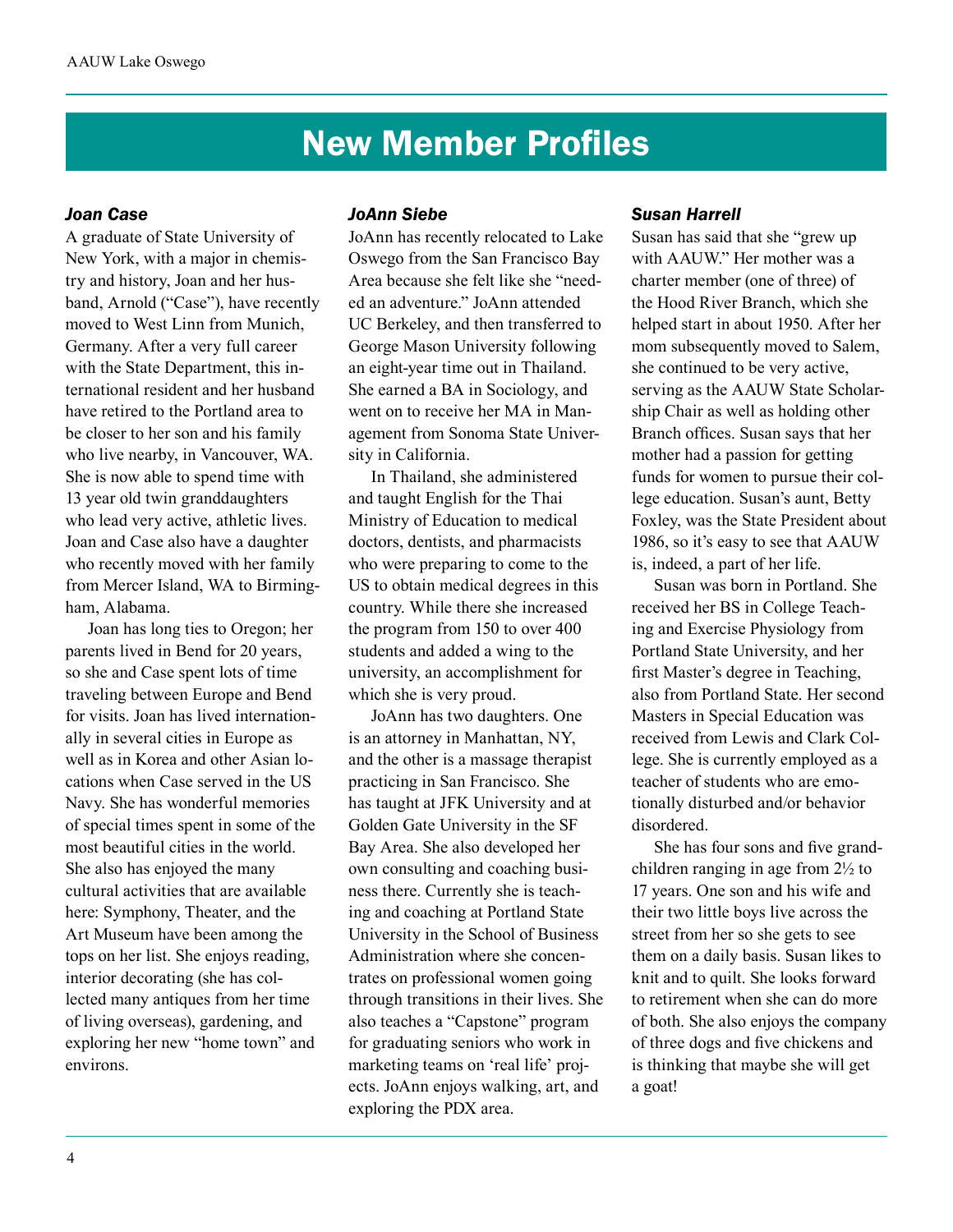## Interest Groups

#### *Interpretive Books*

*3rd Thursday at 9:30 a.m.* **November 20, 9:30 a.m.** Hostess: Louise Weiss Leader: Linda Watkins Book: *Good Country People* by Flannery O'Connor

#### *Tuesday Morning Books*

*4th Tuesday* **November 18, 9:45 a.m.** Hostess: Nancy White Leader: Dixie Kroupa Book: *Disgrace* by J.M. Coetzee

#### *Thursday Evening Books*

*4th Thursday at 7:30 p.m.* **NO NOVEMBER MEETING December 4, 7:30 p.m.**  *(note this is the first Thursday)* Hostess: Robi Ingram-Rich

Intro: Suzanne Kaveckis Book: *The Yiddish Policeman's Union* by Michael Chabon

### *Friday Books*

*4th Friday at 10:00 a.m.* **November 21, 10:00 a.m.** *(note this is the 3rd Friday in order to avoid the Friday after Thanksgiving)*

Hostess: Millie Bennett Presenter: Book: *Buy the Chief a Cadillac* by Rick Steber

New members are most welcome to join this book group — Call Martha Dean at 503-697-0561 if you would like more information.

### *Fourth Wednesday Bridge*

*4th Wednesday at 1:00 p.m.* Call Betty Hittle at 503-636-7034 for more information about this bridge group.

### *Laffalot Bridge*

*2nd and 4th Mondays, 1–4 p.m.* We play contract bridge twice a month.This is an easy, interesting group of ladies. Do join us if interested. To be on our sub list, call Jo Ann Frost at 503-624-0871 or email her at ldfrost@spiritone. com. We use our subs regularly.

#### *Movie Group*

*JoAnn & Larry Frost, Planners.* **November 11**

We plan to meet the 2nd Tuesday of each month for a 7:00 or 5:30 p.m. movie of interest. To be on the e-mail notification list, just call us at 503-624-0871 or  $ldf(\alpha)$ spiritone.com. Ladies and couples are welcome. We have a van to furnish a ride from our house. If a coffeeshop is open afterward, we like to discuss the movie over a beverage.

#### *Portland Center Stage*

**November 13 at noon**

**R. Buckminster Fuller: The History (and Mystery of the Universe)** — a one-man performance explores Bucky's life and work through a blend of testimony, lecture, autobiography, poetry, comic antics and video imagery.

*Please contact Betty Barber for more information: barberbc@yahoo. com or 503-675-0594.* 

### *Exploring the Northwest*

For more information on this group, contact Susan Kingzett, 503-656-5970 or sezett@msn.com, or Shirley Ward, 503-636-4437 or wardsp@comcast.net.

### *Eat Ethnic*

*3rd Tuesday at 6:30 p.m.*

**Tuesday, November 18 at 6:30 p.m.** We travel south of the border to Tigard to enjoy Mexican Food at El Sol de Mexico, which is located on 72nd St. and Upper Boones Ferry Road (end of Carmen). Everyone is welcome. Call or e-mail Susan Hornung if you would like to come: susanhornung@hotmail. com or 503-635-4893.

### *Great Eats!*

#### **No meeting in November**

We have launched a new interest group related to food. Now who isn't interested in food? The group will meet every 2-3 months. It is not a potluck group. It is not a gourmet group. It will be a themed dinner where the hosts send out recipes and then the cost of the food is divided evenly among the participants. Diners will also bring the beverage of their choice.

If you have questions or would like to be put on the email list for Great Eats! in the future, call Barbara Buckley at 503-635-4649 or email her at barobuck68@msn.com.

*Note: This group replaces the previous Gourmet Group.*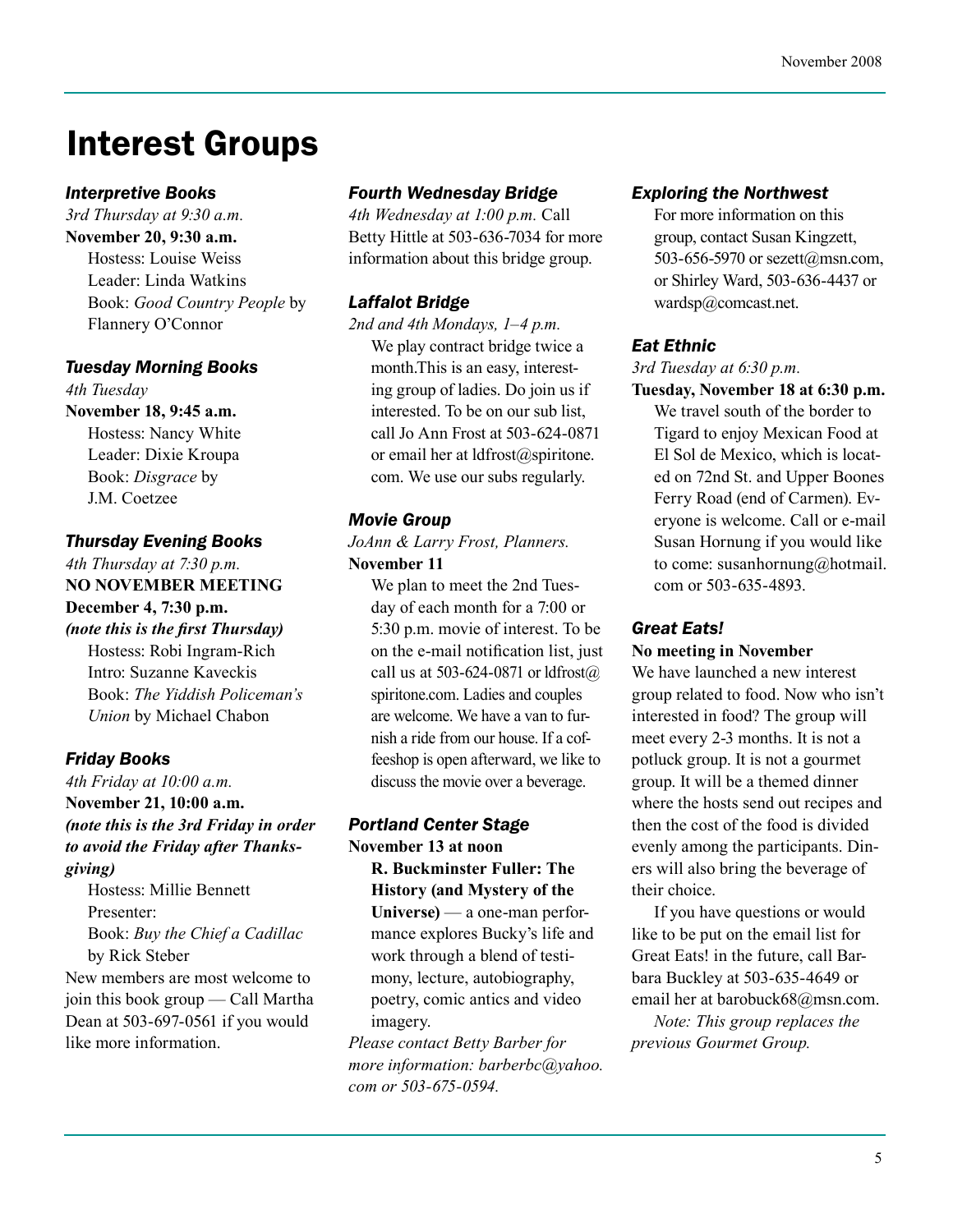# AAUW to Launch Major STEM Study with Funding from National Science Foundation

AUW has won a two-year,<br>\$249,000 grant from the National Science Foundation<br>(NSF) to launch a major study of the \$249,000 grant from the National Science Foundation (NSF) to launch a major study of the causes and dynamics behind the low participation of women and girls in the science, technology, engineering, and math (STEM) fields. This is AAUW's fourth grant from NSF. Set for a 2010 release, the study has the potential to garner public support for policies to even out the disparities in the higher-paying, male-dominated STEM fields, in which women are woefully underrepresented.

While progress has been made in many STEM fields, women remain far behind in critical areas, including computer science. High school girls represent only 17 percent of computer science Advanced Placement (AP) test takers.<sup>1</sup> College-educated women earn only 27 percent of bachelor's degrees in mathematics and computer science.<sup>2</sup> AAUW's new research report aims to help turn back this trend and ensure that girls and women are fully represented in these critical STEM fields.

### **NOVEMBER** BOARD MEETING

## TUESDAY, NOVEMBER 25

7:00 P.M. AT MARYLHURST LIBRARY

The research on innate gender differences, the effects of stereotypes and bias, mentoring, and differences in performance on standardized tests are among the topics to be covered in the new report. Looking at the most important studies from the past 15 years, the AAUW report will connect common themes across the disciplines, explore the reasons behind the persistent gender inequity, and highlight key findings from the existing STEM research.

AAUW has received three previous grants from the National Science Foundation on initiatives to remedy gender inequities in STEM fields. These grants include support

for the National Girls Collaborative Project, which facilitates collaboration among organizations, institutions, and businesses committed to expanding the participation of girls and women in STEM; the research report *Under the Microscope: A Decade of Gender Equity Projects in the Sciences*; and the creation and distribution of the video *Tech Savvy: Educating Girls in the New Computer Age*.

<sup>1</sup> Tabulated by National Science Foundation/Division of Science Resources Statistics; data from Department of Education/ National Center for Education Statistics: Integrated Postsecondary Education Data System Completions Survey. 2 Ibid.

## Local Branch Dues ONLY \$11!

Many of you perhaps are<br>
not aware that our local<br>
dues are only \$11 and have not been not aware that our local Lake Oswego AAUW raised in a number of years. Eleven dollars is the portion of our annual Membership dues that is kept for our Branch operations and activities here in Lake Oswego.

I recently polled members of our Portland Metro Area AAUW Interbranch Council (IBC) about their respective Branch dues for AAUW. It was not surprising to learn that most Branches charge more for their local dues than our Lake Oswego Branch. As you know, everything that's purchased has gone up in price and this includes our rental fees for Heritage House, hospitality, printing and postage.

The Branch is looking seriously at a small increase of five dollars for our Branch for the next membership year so that we can continue to serve our members in the best way possible. The positive part of this is that the increase will be used for our local needs. Please feel free to give us feedback on this proposal and thank you in advance for supporting our local efforts.

*Suzanne Kaveckis, IBC Representative Email: ctn75492@centurytel.net*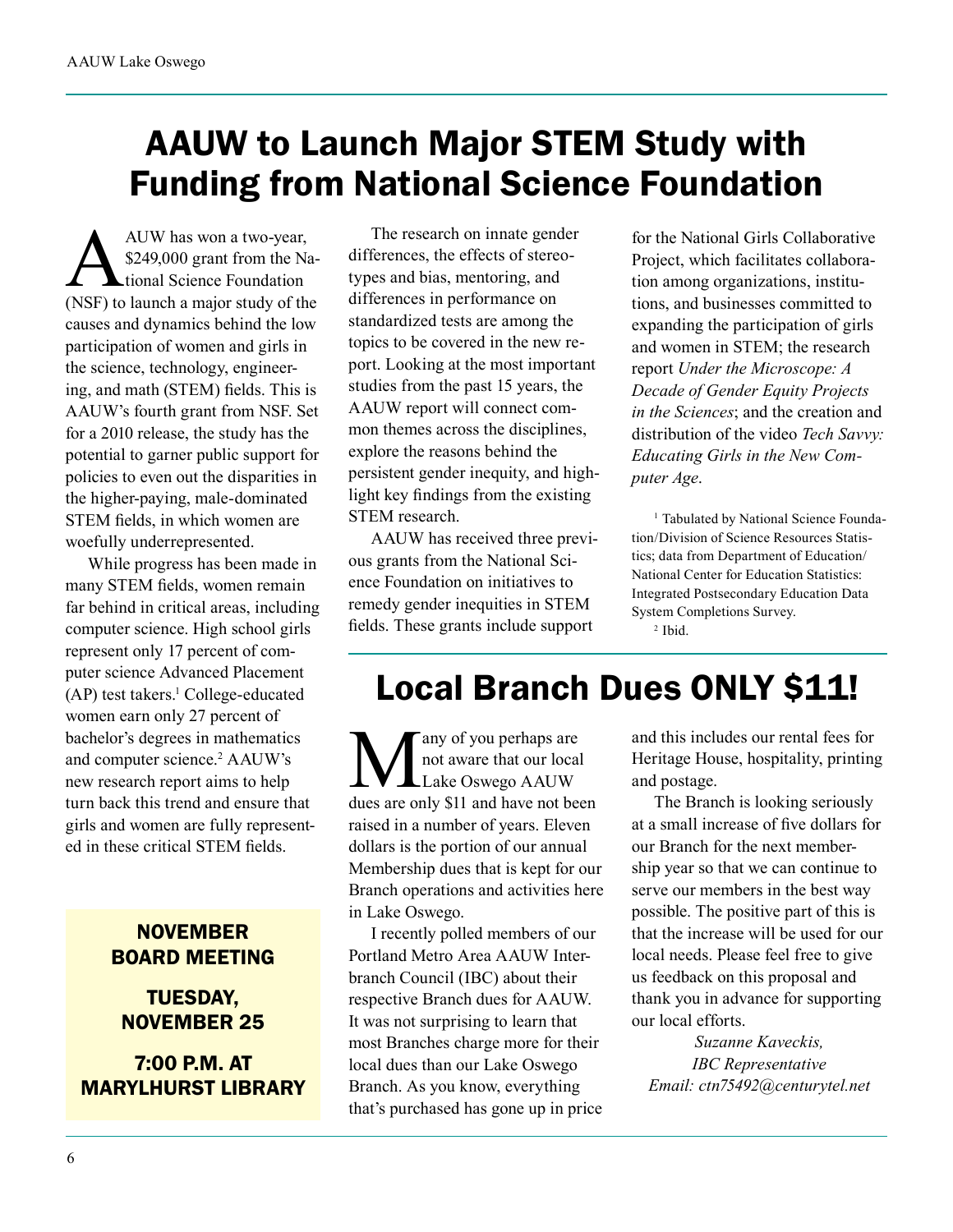

To showcase the artistic talents<br>of AAUW members, AAUW<br>announces the **AAUW Note**<br>Card Design Contest Our 2009 of AAUW members, AAUW announces the **AAUW Note Card Design Contest.** Our 2009 note cards will be made special by using members' original art on the front of the cards. To make them even more special, AAUW members will select three designs that appear on the cards by voting online once a week for your favorites. Every time you vote, you are automatically entered into a drawing to win one of ten \$25 gift certificates to ShopAAUW.

Enter soon and encourage your friends to enter this exciting new AAUW contest. Then, make sure to visit the AAUW Design Gallery on the AAUW website to see all the terrific artwork submissions and vote for your favorites (www.aauw.org).

Help us to ensure that the boxes of cards we mail to AAUW members next spring are uniquely AAUW.

#### *Important Dates:*

- September 15 through November 3 — Submit your designs through the AAUW website.
- November 10 through December 12 — Visit the AAUW website once a week to vote for your favorite designs. Each time you vote you will be entered into a drawing to win one of ten \$25 gift certificates for ShopAAUW.
- April 2009 Watch your mailbox for a new set of beautiful and uniquely AAUW note cards.

### THE EDUCATIONAL FOUNDATION - THE HEART OF AAUW

| Name                                                                      | Branch credited                                                                                                                  |  |  |  |
|---------------------------------------------------------------------------|----------------------------------------------------------------------------------------------------------------------------------|--|--|--|
| Address                                                                   | $\chi$ <sub>10</sub>                                                                                                             |  |  |  |
| Gift Amount \$                                                            | Gifts of \$100 – \$174 confer membership in the Oregon Century Club;<br>gifts of \$175 or more, in the Oregon Century Club Plus. |  |  |  |
| Gifts of \$25 or more may be designated to honor a friend or a loved one. |                                                                                                                                  |  |  |  |

## This gift is a memorial (deceased) to \_\_\_\_\_\_\_\_\_\_\_\_\_\_\_\_\_\_\_\_\_\_\_\_\_\_\_\_\_\_\_\_\_\_\_\_\_\_\_\_\_\_\_\_\_\_\_\_\_\_\_\_\_\_\_\_\_\_\_\_\_\_\_\_\_\_\_\_\_\_

This gift is a tribute (living) to

Acknowledgment should be sent to: Name

Address

Credit my gift to:

- [ ] #9110 Unrestricted Foundation Support
- [ ] #9170 Eleanor Roosevelt Fund for Women and Girls

#### *The following Oregon funds need help to be endowed.*

- [ ] #4307 Margaret Drummond Research & Project Fund
- [ ] #4249 Grants Pass Branch Research & Project Fund
- [ ] #1758 Pendleton Branch Research & Project Fund

#### **Make checks payable to AAUW Educational Foundation**

Send to your branch EF Chair *Dorothy Martin • 17480 Holy Names Drive #414, Lake Oswego, OR 97034* Contributions are tax-deductible as charitable contributions for federal and state tax purposes.